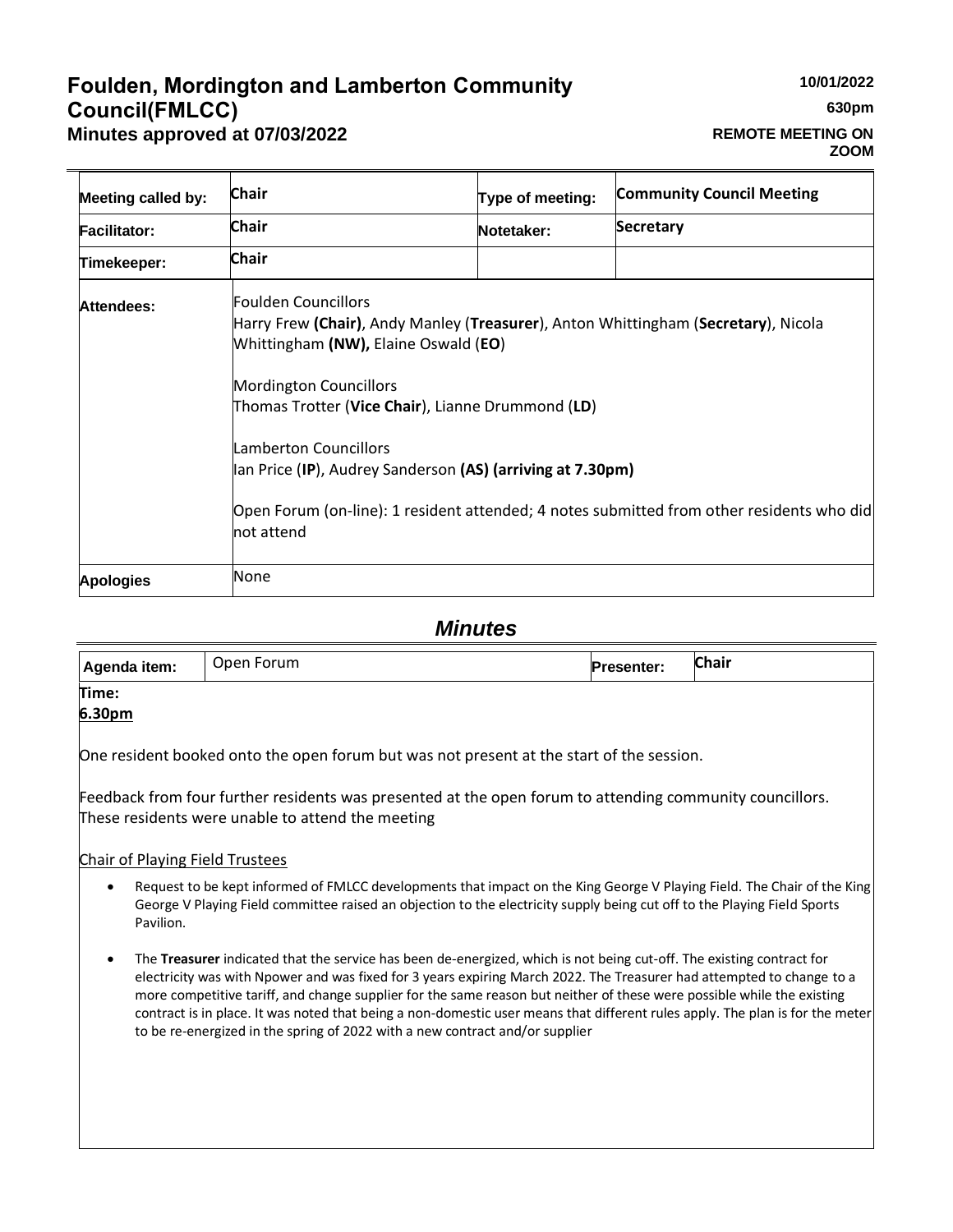#### Feedback from resident regarding public transport issues related to Foulden

- Raised concern about impracticality of the last bus service to Foulden from Berwick, particularly for those residents that work in the town. It was also raised about the large gap in bus times in the morning travelling to Berwick, making connections onto northbound trains to Edinburgh impractical for commuters and forcing residents to drive.
- Concern was also raised about LNER services requiring a seat reservation before boarding a train and plans to close the travel center at the station by 1.00pm
- Resident also shared new planned Northbound and Southbound departure times at Berwick for the new services being introduced by Trans Pennine Express (TPE)
- The **Treasurer** had passed a reply from the Transport Manager at SBC to the resident who had previously raised concerns over public transport.

#### Feedback from resident regarding speed limit issues

- Feedback from a local resident who had written the MSP Rachael Hamilton expressing concerns of her proposal to raise the national speed limit for HGVs on Scottish derestricted roads.
- The **Chair** indicated that there would be significant opposition from residents if this proposal was taken forward. It was decided to monitor the situation to see if anything further happens. If it did the view was that the Community Council would formally object if it was implemented on the roads in the Community Council area. The **Chair** has also raised the positive impact of writing to local businesses having led to much greater compliance to speed limits of HGVs through the village. The **Secretary** pointed out that this proposal from the MSP was counter to the Spaces for People initiative.

## Feedback from resident about significant increase is dog faeces on paths and tracks in Foulden

- Another resident passed feedback to the community council about a significant increase is fouling when out walking in the Foulden area.
- The **Secretary** has agreed to repost a reminder about removing offending material by dog owners.

#### Feedback at 6.45pm on Zoom from local resident who was able to access the open forum via Zoom live

- Resident wanted to thank the Community Council for the new path being set up from the viewing station at Foulden to Burnbank Crossroads. However, the resident asked about the feasibility of this path being extended to West Foulden. The resident raised that it is difficult and potentially unsafe to access the A6105 from New Mains, especially for children. The **Chair** explained that he would discuss this with the landowner in that area.
- Resident also requested a buffer zone speed limit be introduced from the western end of the 30mph limit in Foulden Village heading westwards to after the West Foulden turn off. Both the **Secretary** and the **Chair** advised the resident of the status of speed limits in Foulden. The **Secretary** to send information to the resident.
- Resident also raised concern that a family relative works in Berwick and currently must rely on the bus service from Foulden to get to work. Resident says last departure time from Berwick for Foulden is inconvenient and impractical for working people. The **Treasurer** fed back that according to SBC Transport Manager that patronage on buses has fallen considerably and SBC is having to provide financial support to keep the existing services running. The **Vice Chair** proposed a community survey of the Community Council area regarding bus service access, and that the results are then passed to SBC. This was agreed by members and the resident present as a good idea to proceed with. **NW** offered to contact the Secretary of Chirnside Community Council to see if they also had issues with the current bus timetable.

At this point the open forum was completed at 7.15pm – the **Chair** closed this meeting and opened the Community Council meeting. The attending resident left the Zoom meeting at this point.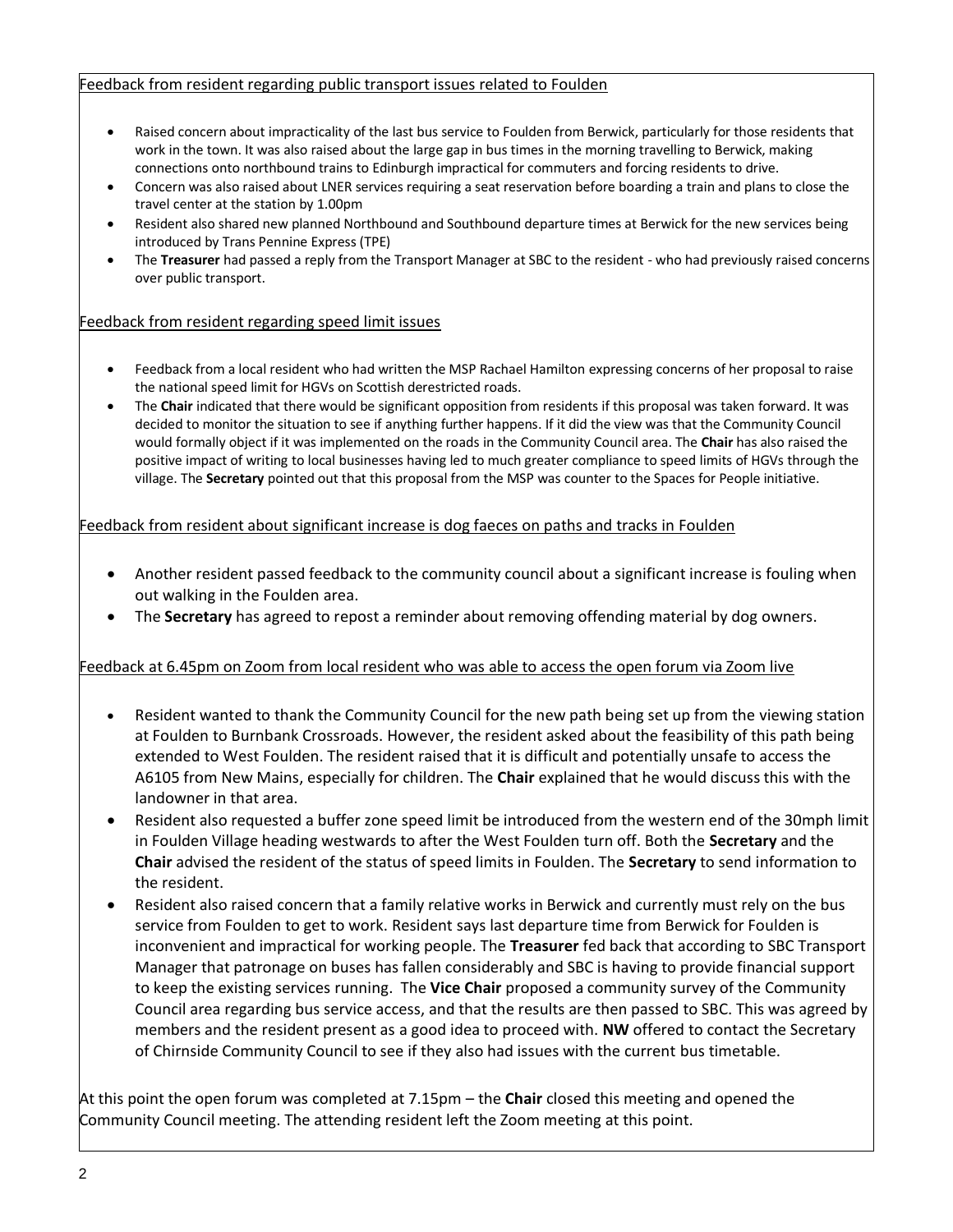| Agenda item: | 11 Welcome                                     | <b>Presenter:</b> | Chair            |  |
|--------------|------------------------------------------------|-------------------|------------------|--|
|              | 2 Apologies for Absence                        |                   | <b>Secretary</b> |  |
|              | 3. Minutes of the last meeting and outstanding |                   | <b>Secretary</b> |  |
|              | <b>lactions</b>                                |                   |                  |  |
|              |                                                |                   |                  |  |

**7.15pm**

.

The Chair welcomed everyone to the meeting. Apologies were received from:

**AS** – who prior notified the **Secretary** that she would be attending the meeting but would be late

Outstanding actions points were updated

**AS arrived at 7.30pm**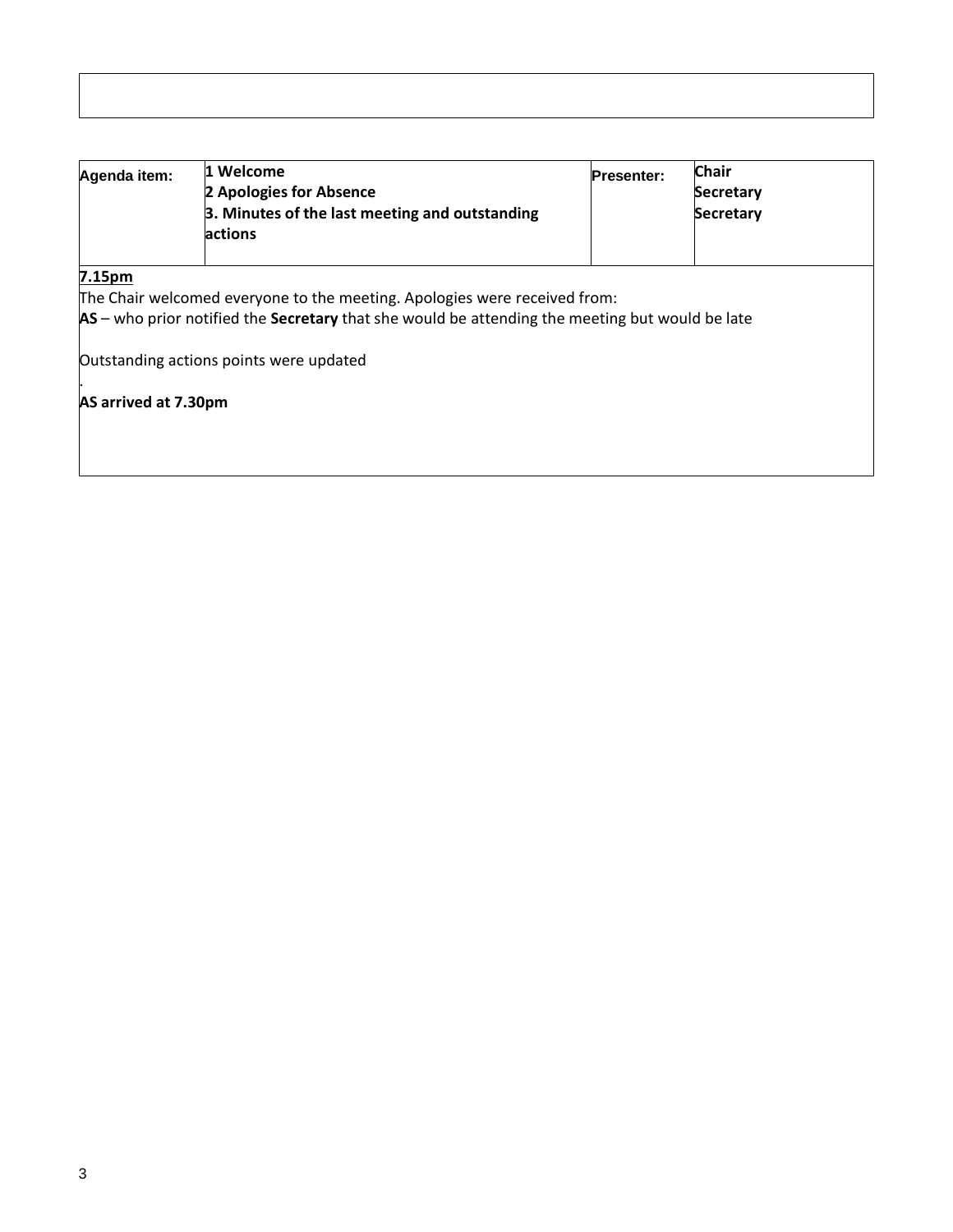| Agenda item:      | 4 New Community Councillor Vacancy – Lamberton<br>and Planning                                                                                                                                                                                                                                                                                                                                                 | <b>Presenter:</b> | <b>Chair</b> |
|-------------------|----------------------------------------------------------------------------------------------------------------------------------------------------------------------------------------------------------------------------------------------------------------------------------------------------------------------------------------------------------------------------------------------------------------|-------------------|--------------|
| $7.30 \text{ pm}$ | The Secretary stated that the advert for co-opted role to support Community Council with planning has been<br>placed on the Community Council's digital channels. It was also confirmed by the Chair that a member of the<br>Lamberton community has come forward as a possible candidate for the Community Council vacancy in<br>Lamberton, but is not yet ready, at this time to join the Community Council. |                   |              |

| Agenda item:         | 5. Planning Matters | <b>Presenter:</b> | <b>Chair</b> |
|----------------------|---------------------|-------------------|--------------|
|                      |                     |                   |              |
| 7.35pm               |                     |                   |              |
| No updates to report |                     |                   |              |

| Agenda item: | 6) Secretary's Report                            | <b>Presenter:</b> | Secretary |
|--------------|--------------------------------------------------|-------------------|-----------|
|              | 6a) Update on Community Council scheme review by |                   |           |
|              | <b>SBC</b>                                       |                   |           |
|              | 6b) Review of communication strategy             |                   |           |
|              | 6c) Update on Spaces for People                  |                   |           |
|              |                                                  |                   |           |

#### **7.35pm**

**Item 6a)** The **Secretary** had circulated documents from SBC confirming plans to update their Community Council scheme document. The **Treasurer** explained that the scheme details were refined by SBC, and that there has been good community council input, notably from Reston Community Council. All community councillors agreed to accept the proposed amended scheme and the Community Council does not intend to feedback on the changes.

**Item 6b)** The contents of this document were agreed during actions from the last meeting - will be tabled for review in 12 months

**Item 6c)** The **Secretary** presented a summary during the open forum and has placed a significant amount of information about the proposed plans to make the speed limits permanent on the website and the digital channels.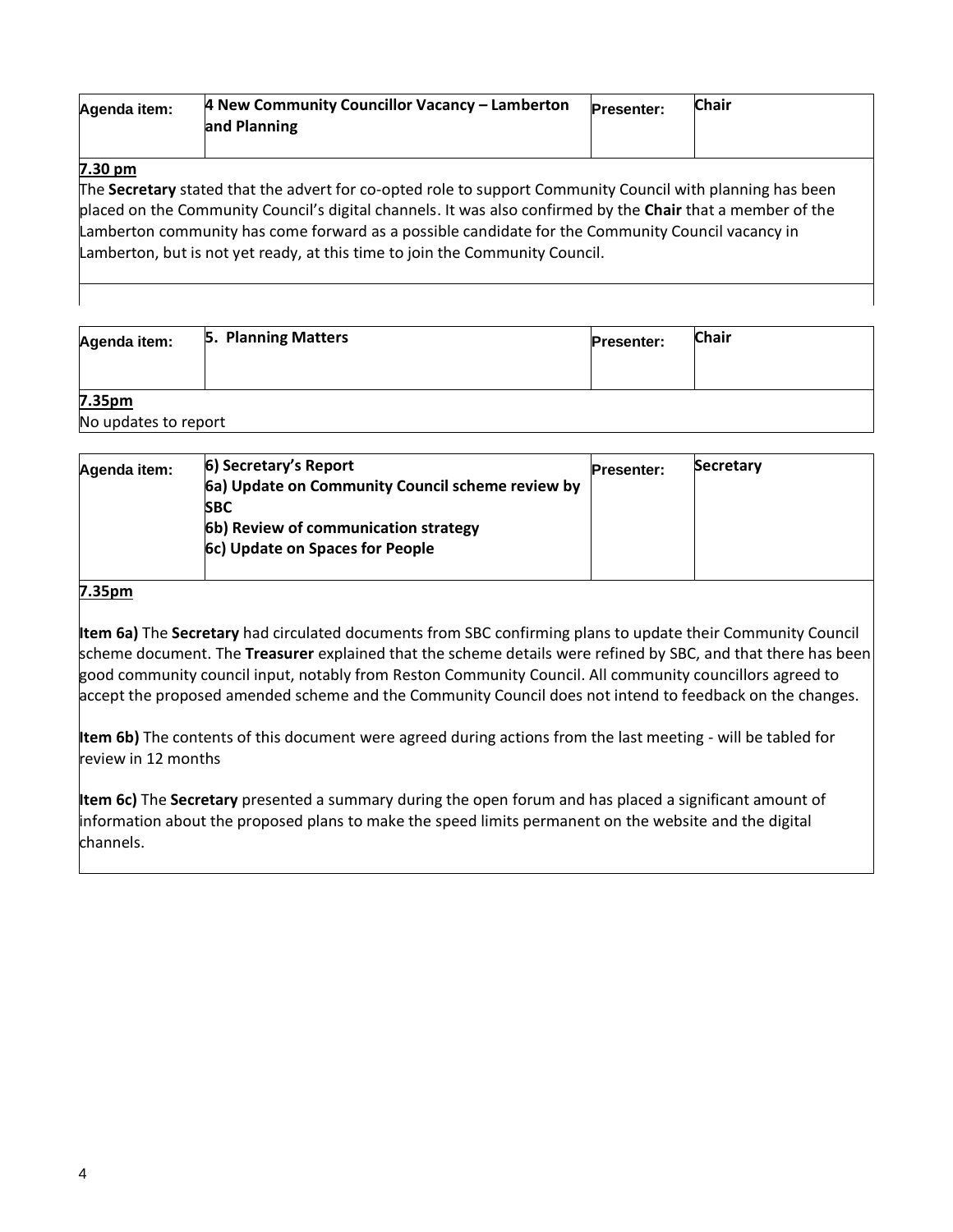| 17)<br>` Treasurer's update<br>Treasurer<br>Agenda item:<br><b>Presenter:</b> |
|-------------------------------------------------------------------------------|
|-------------------------------------------------------------------------------|

#### **7.40pm**

The **Treasurer** summarised the prior circulated financial reports

The **Treasurer** highlighted a further £20 of donations from easyfundingraising and £19.70 from Amazon Smile towards the King George V Playing Fields.

The **Treasurer** also indicated that Abundant Borders are looking to plant trees to create an orchard in the corner of King George V Playing Field on the  $12<sup>th</sup>$  January. Work to secure a new bench is on-going.

## **Platinum Jubilee – Grant available**

The Community Council is considering a 2-day event to celebrate the Queen's Platinum Jubilee. The **Vice Chair** proposed lighting a beacon. Food and refreshments could be available in vans, followed by a community walk from the village to the location to light the fire. The **Vice Chair** has applied to SBC(?) to prepare and light a beacon. There could also be afternoon tea, music, and food in a marquee.

A proposal for bouncy castles raised concern as it would have to be subject to a very rigorous risk assessment.

**EO** felt there needed to be a historical perspective on the villages, and to make use of the Playing Fields as a possible venue for a marquee. It was proposed to add a page to the website regarding Jubilee arrangements - the **Secretary** would investigate and action this. Historical activities could be set up. The **Chair** proposed that a working group be created – for example that bunting could be produced by residents involved in craft activities.

The Platinum Jubilee celebrations will take place on the Thursday 2<sup>nd</sup> June to Sunday 5<sup>th</sup> June. The June bank holiday has been moved to Thursday 2<sup>nd</sup> June, and another bank holiday created on Friday 3<sup>rd</sup> June to facilitate these celebrations.

The **Chair** raised the Queens Green Canopy initiative – it is to encourage the planting of trees as part of the Jubilee celebrations. The **Chair** will circulate information on this fund for encouraging planting. **EO** stated that planting trees will be important, especially after the impacts of Storm Arwen. The **Vice Chair** proposed a tree planting ceremony to mark the Jubilee.

| Agenda item: | 8) Village Hall update | <b>Presenter:</b> | Treasurer |
|--------------|------------------------|-------------------|-----------|
|              |                        |                   |           |

#### **7.50pm**

The **Treasurer** confirmed the challenges of the Omicron variant increase in COVID-19 infections. Several new year events at Foulden Village Hall (FVH) were cancelled out of caution. Table Tennis - singles only is still proceeding on Sundays at 5.00pm and Tuesdays at 2.00pm. Chair Yoga is still running on Monday mornings and Yoga on Wednesday mornings.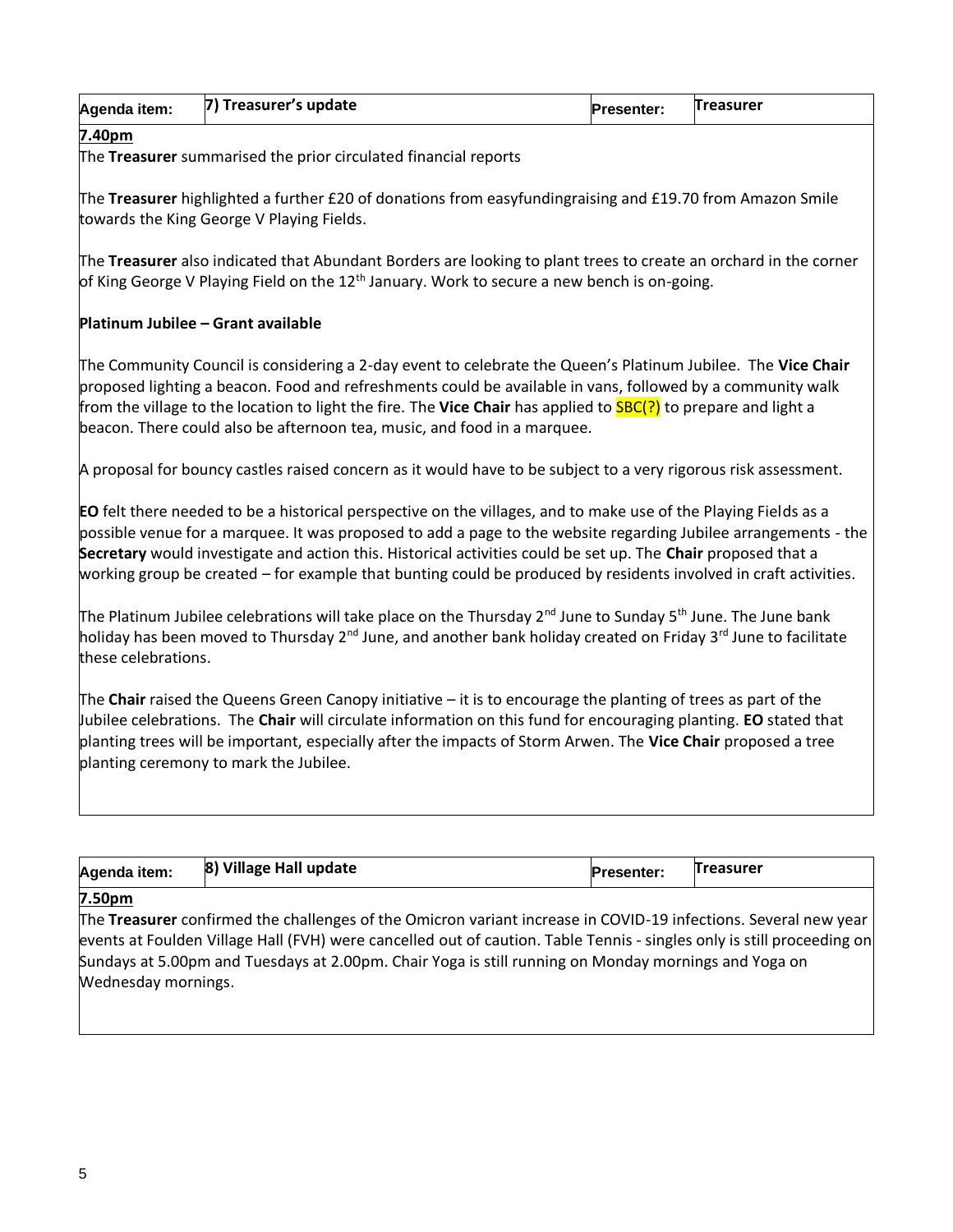| Agenda item: | 9) Footpaths and Road update | <b>Presenter:</b> | <b>Chair</b> |
|--------------|------------------------------|-------------------|--------------|
| 7 EEnm       |                              |                   |              |

## **7.55pm**

**LD** enquired whether different speed limits need to be considered in Mordington. View from community councillors would be difficult to change as these speed limits are seen as too rural for SBC to consider any changes.

| Agenda item: | 10. Car Boot Sale planning – King George V Playing | <b>Presenter:</b> | <b>Chair</b> |
|--------------|----------------------------------------------------|-------------------|--------------|
|              | <b>Field in Foulden</b>                            |                   |              |

## **7.58pm**

Proposal for Sunday 4<sup>th</sup> September 2022. It was also agreed to shrink the length of the next Community Council meeting, and increase the length of the open public forum, which would focus on inviting volunteers to come and discuss contributing their time and expertise to the Car Boot Sale.

| Agenda item:    | 11. Date for Annual General Meeting of FMLCC | <b>Presenter:</b> | Secretary |
|-----------------|----------------------------------------------|-------------------|-----------|
| $0.00 \pm 0.00$ |                                              |                   |           |

## **8.00pm**

Agreed this would be Monday 4th July. The **Secretary** will circulate this with proposed new Community Council meeting dates for the 2022-23 year

| Agenda item:    | 12. King George V Playing Fields | <b>Presenter:</b> | <b>Chair</b> |
|-----------------|----------------------------------|-------------------|--------------|
| $Q$ $\Omega$ nm |                                  |                   |              |

# **8.03pm**

The **Chair** fed back that repainting and fixing of the pavilion will be undertaken when the weather improves in the spring, which will also be the time that is planned for the electricity meter to be re-energised.

| Agenda item:    | <b>13. AOB</b> | <b>Presenter:</b> | <b>Chair</b> |
|-----------------|----------------|-------------------|--------------|
| $0.05 \pm 0.02$ |                |                   |              |

#### **8.05pm**

# **Lessons learned from Storm Arwen**

Feedback from the **Treasurer** indicated that the SBC 'bunker' – which was their Storm Arwen communications hub was very helpful. The **Treasurer** reported to Neil Inglis at SBC every day. Neil would communicate daily to SP Energy Networks, and he also organised the hot meal support from the Salvation Army. Feedback from SBC was that the electrical distribution system in the area was insufficiently resilient to deal with a Storm of Arwen's magnitude. The **Treasurer** also felt there was insufficient upfront guidance for Community Councillors working in a resiliency capacity. **NW** raised that the Priority Services Register was not up to date as she was aware of residents in her area that should have been but did not seem to be on this register. **EO** stated that Community Councils should receive a regular hard copy list of this register to keep them informed as to where support might be needed.

It was felt that Foulden Village Hall should be an SBC priority to receive a backup electrical generator as an emergency centre. The **Chair** and **Vice Chair** agreed that issues and proposals from the community resilience volunteers, to include **IP and EO** should be fed back into the SBC Storm Arwen Storm Debrief document and then forwarded to SBC. The **Vice Chair** also proposed the community council consider producing a flyer of 'what to do' in future. The **Vice Chair** also proposed to replace **Julia Trotter** on the resilience group. This was agreed.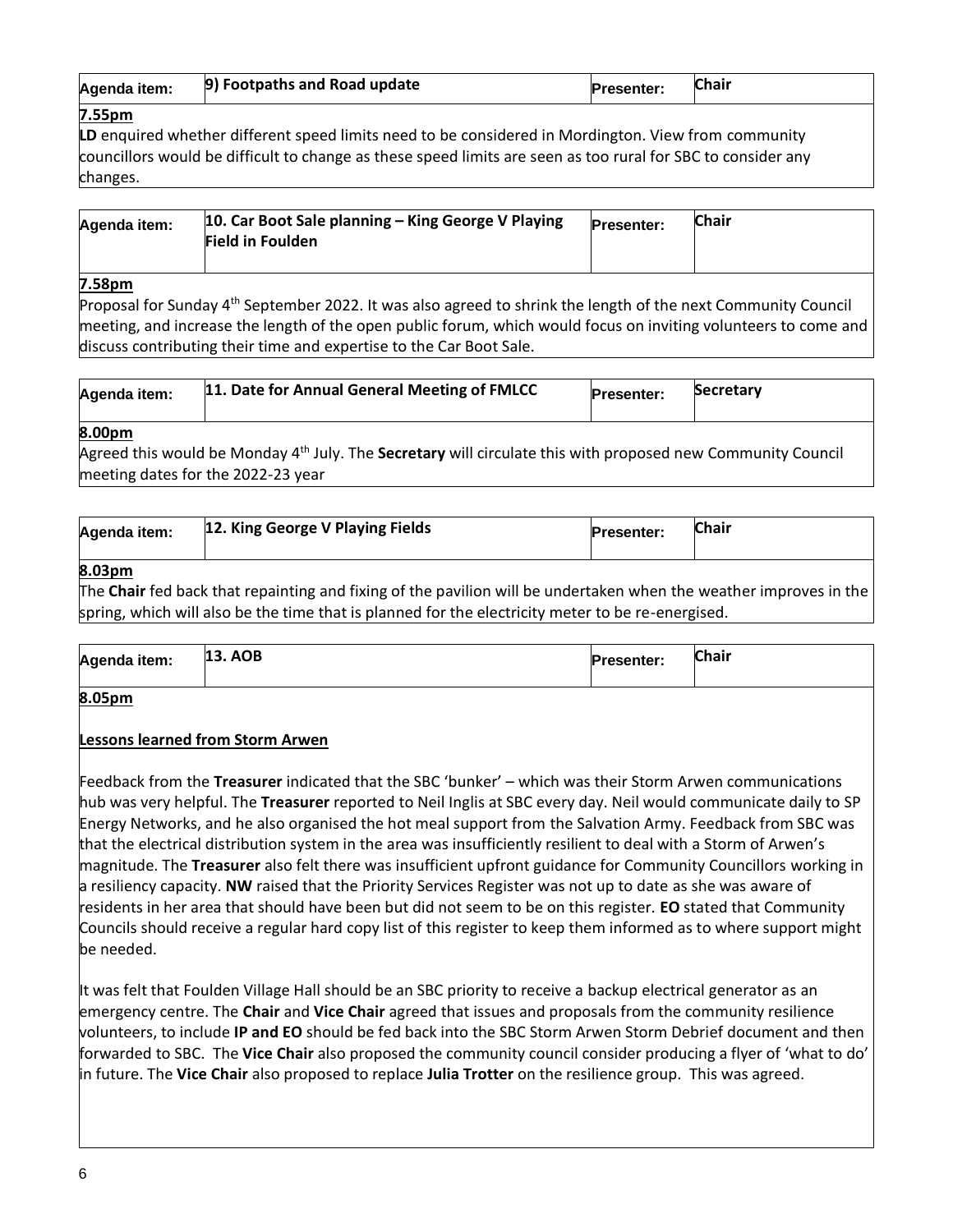## **8.20pm**

**AS** raised that the Whale Jaws in Lamberton has been damaged by Storm Arwen. Now there is no whale jaw displayed as it has been broken. **AS** also said that North Berwick has new whale jaw replicas made to replace a previous damaged example, but cost was considerable.

**IP** and **AS** to research possible repair options for the Whales Jaws

| Agenda item: | 14. Date and Time of next meeting | <b>Presenter:</b> | <b>Chair</b> |
|--------------|-----------------------------------|-------------------|--------------|
| ---          |                                   |                   |              |

### **8.30pm**

Next meeting Monday 7<sup>th</sup> March, but it was proposed, and agreed to move venue to Foulden Village Hall. Subject to current COVID-19 restrictions, it was agreed to plan this meeting as a face to face one, with the Open Forum extended to run from 6.30pm to 8.00pm and the Councillor only meeting to be shortened. The Secretary will add this information to the digital channels accordingly

#### **Meeting closed at 8.35pm**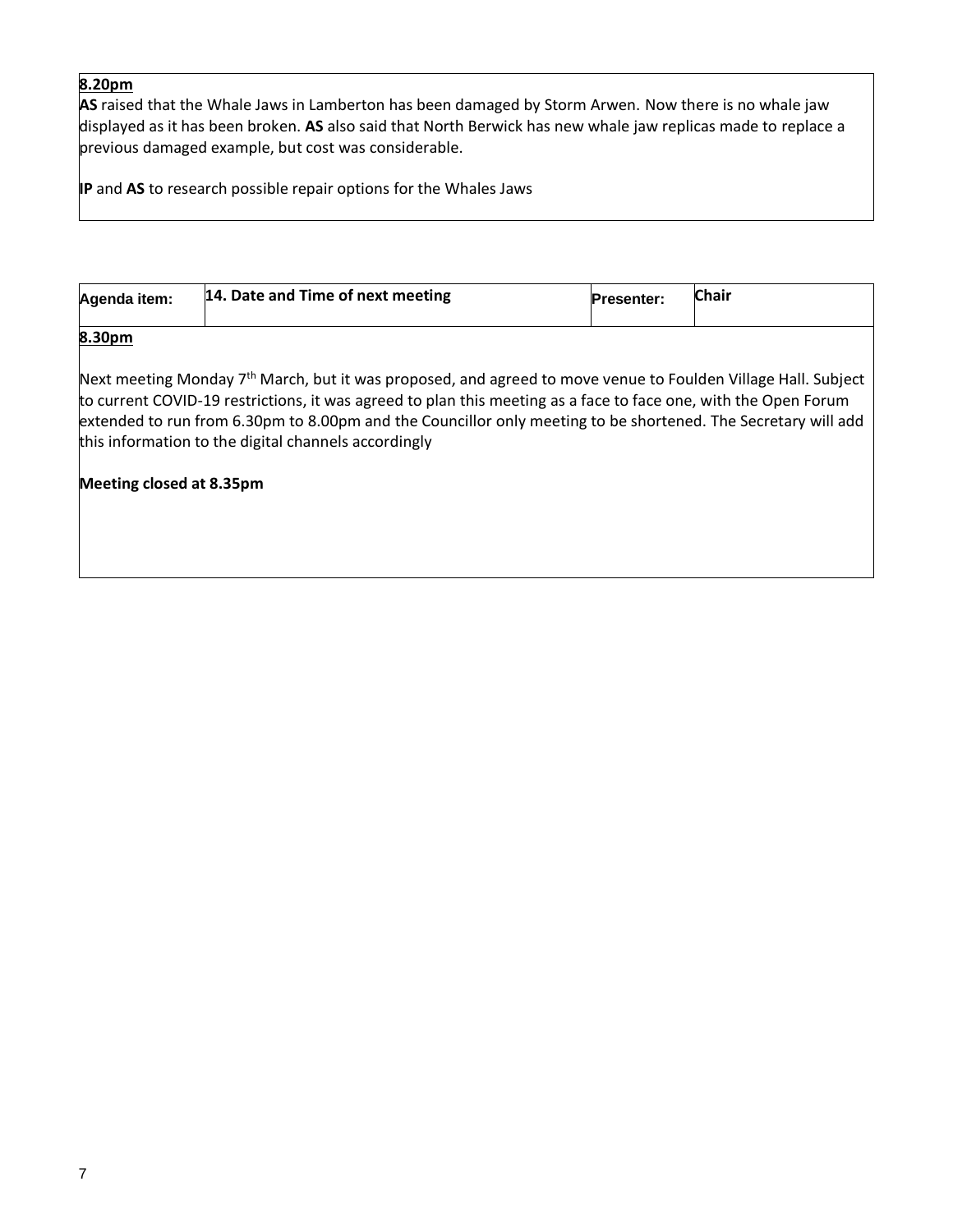# Outstanding actions

Please note the status column: rated green has been dealt with or completed. Yellow outstanding and Red significantly outstanding and no colour have been deemed low priority

| Action Items from meeting 06/07/2020            | <b>Person responsible</b> | <b>Status</b>                                                  |
|-------------------------------------------------|---------------------------|----------------------------------------------------------------|
| 1) To feedback on draft Communications Strategy | Secretary                 | <b>Completed</b><br>Policy<br>agreed<br>from next<br>12 months |

| Action Items from meeting 01/03/21           | Person responsible | <b>Status</b>                                                                                                                                                                                                                                                                  |
|----------------------------------------------|--------------------|--------------------------------------------------------------------------------------------------------------------------------------------------------------------------------------------------------------------------------------------------------------------------------|
| Proposed repainting of Lamberton bus shelter | Treasurer          | This is part of the small<br>projects list including<br>3 bus shelters in Foulden.<br>awaiting confirmation of<br>repairs by SBC<br><b>Consideration will be</b><br>given to the Community<br>Council taking this forward<br>should there be a delay in<br>a decision from SBC |

| Action Items from meeting 10/05/21                                               | Person responsible | <b>Status</b>                                 |
|----------------------------------------------------------------------------------|--------------------|-----------------------------------------------|
| Arrange to form group to plan 2022 Car Boot Sale in King<br>George playing field | <b>Chair</b>       | Completed - on agenda<br>for 10/01/22 meeting |
| Follow up verge issues with SBC                                                  | <b>Chair</b>       | <b>Completed</b>                              |
| Identifying solution for laid down gravestones                                   | <b>Chair</b>       | To be completed                               |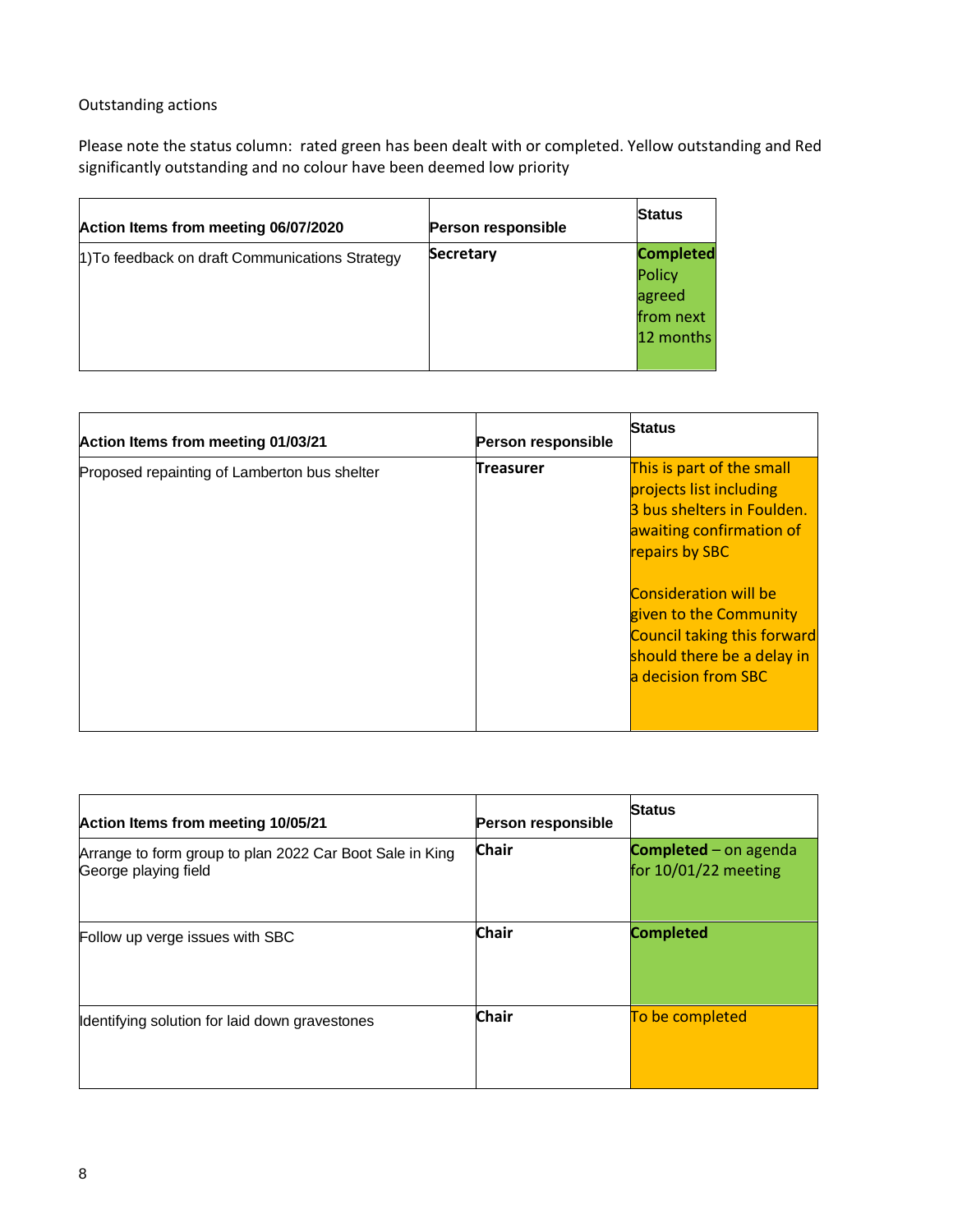| Action Items from meeting 05/07/21                                                                       | <b>Person responsible</b> | <b>Status</b>   |
|----------------------------------------------------------------------------------------------------------|---------------------------|-----------------|
| Check possible relocating of store material in Pavilion and<br>cost of fixing a new door to the pavilion | <b>Chair</b>              | To be completed |

|                                                                                       |                                                  | <b>Status</b>                                                                                                                            |
|---------------------------------------------------------------------------------------|--------------------------------------------------|------------------------------------------------------------------------------------------------------------------------------------------|
| Action Items from meeting 6/09/21                                                     | Person responsible                               |                                                                                                                                          |
| Create a specific example of how to use OS maps on<br><b>FMLCC</b> website as a trial | Secretary                                        | This process is identified<br>as too complex, expensive<br>and time consuming to<br>warrant proceeding $-$<br>marked as <b>Completed</b> |
| To confirm arrangements for bench in Mordington                                       | <b>Treasurer and Vice</b><br>Chair               | <b>Completed</b> - an additional<br>existing bench has been<br>identified                                                                |
| Pop up shop request to be followed up                                                 | <b>Treasurer</b>                                 | <b>Completed</b> - Treasurer<br>has written individual and<br>awaiting response                                                          |
| Change of use of Pavilion to be followed up with Chair                                | <b>Nice Chair to liaise</b><br><b>with Chair</b> | <b>Completed</b>                                                                                                                         |
| FMLCC to get in touch with microlight pilot                                           | LD                                               | <b>LD</b> has contacted<br>individual who says he will<br>capture some aerial<br>images when he his able<br>to resume flying             |

| Action Items from meeting 01/11/21                                                    | <b>Person responsible</b>                  | <b>Status</b>    |
|---------------------------------------------------------------------------------------|--------------------------------------------|------------------|
| Offer facility for residents to Zoom in for future public forums Secretary            |                                            | <b>Completed</b> |
| Advertise for new community council vacancies for<br>Mordington and new co-opted role | <b>Secretary</b>                           | <b>Completed</b> |
| Community Councillors to attend Lamberton Village Hall<br>AGM when date confirmed     | <b>All Community</b><br><b>Councillors</b> | To be completed  |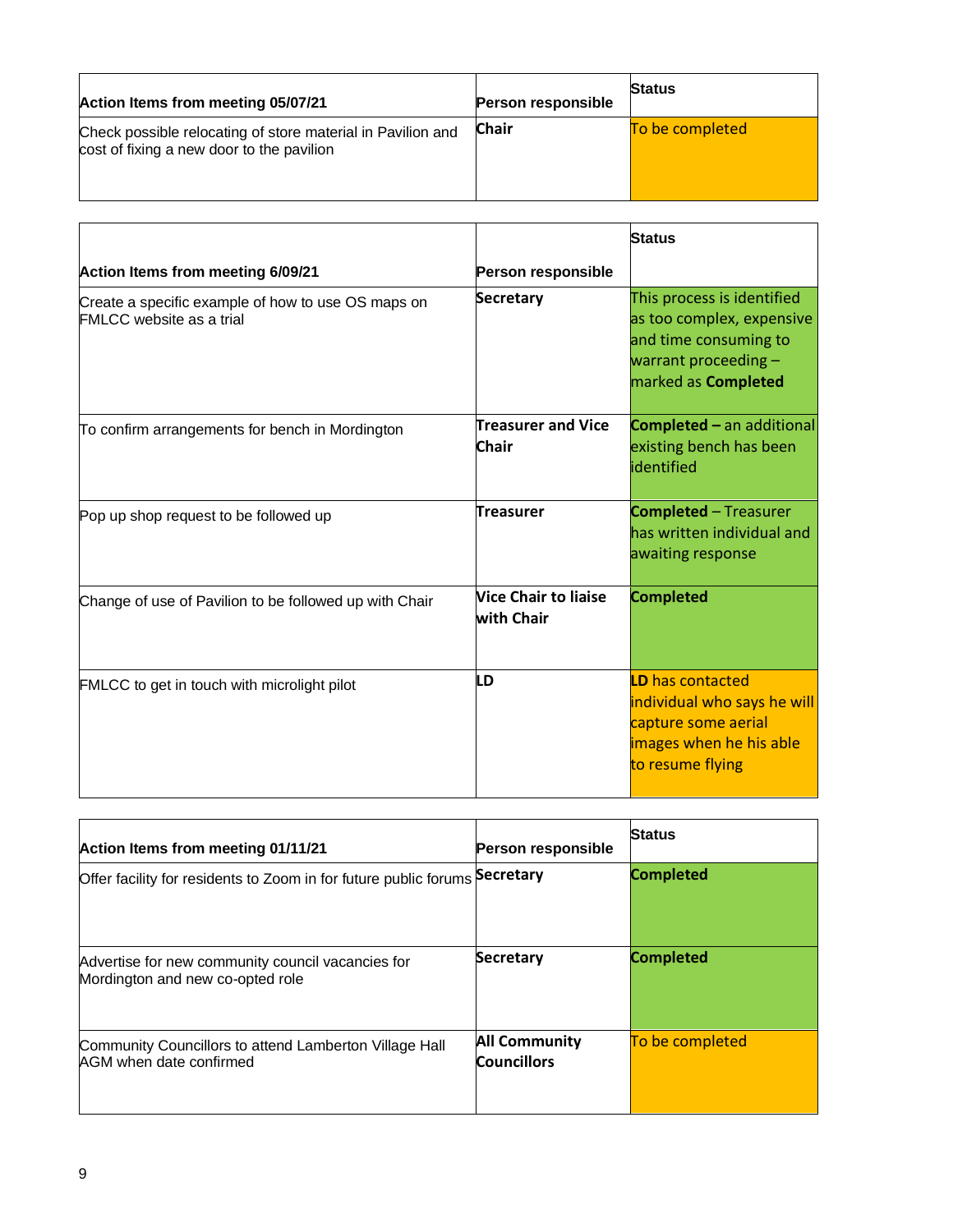| Action Items from meeting 01/11/21                                            | <b>Person responsible</b>     | <b>Status</b>                                                                                                                                                                  |
|-------------------------------------------------------------------------------|-------------------------------|--------------------------------------------------------------------------------------------------------------------------------------------------------------------------------|
| Confirm arrangements for siting of 2 extra defibrillators in<br>the community | lTreasurer                    | <b>Completed</b> $-$ agreed that<br>siting of 1 defibrillator at<br>Lamberton Phone Box will<br>be appropriate                                                                 |
| Confirm arrangements for siting of Xmas trees                                 | <b>Chair &amp; Vice Chair</b> | <b>Completed – IP</b> will plant<br>Lamberton, the Vice Chair<br>will follow up re<br>Mordington, the<br><b>Treasurer</b> to follow up by<br>contacting the Robertson<br>Trust |

|                                                                                                                                                                       |                    | <b>Status</b>                |
|-----------------------------------------------------------------------------------------------------------------------------------------------------------------------|--------------------|------------------------------|
| Action Items from meeting 10/01/22                                                                                                                                    | Person responsible |                              |
| To post information regarding new Open Forum to discuss<br>the forthcoming planned Car Boot Sale provisionally<br>scheduled for Sunday 4 <sup>th</sup> September 2022 | Secretary          | To be completed              |
| To repost information about dog fouling on Community<br>Council digital channels                                                                                      | <b>Secretary</b>   | To be completed              |
| Resident request in Open Forum to consider extension of a<br>footpath from Burnbank Crossroads to New Mains at West<br>Foulden - Chair to discuss with landowner      | <b>Chair</b>       | To be completed              |
| Secretary to send speed limit information to resident who<br>attended open forum                                                                                      | <b>Secretary</b>   | To be completed              |
| To conduct a community survey on the quality of the bus<br>service serving Foulden                                                                                    | Treasurer          | To be completed              |
| To contact Chirnside Community Council regarding to obtain <b>NW</b><br>feedback on the quality of bus services in their area                                         |                    | To be completed              |
| Application to light a beacon for the Queens Platinum<br>Jubilee                                                                                                      | <b>Vice Chair</b>  | To be completed,<br>underway |
| To set up working group for planning and implementing<br>Jubilee celebrations                                                                                         | <b>Treasurer</b>   | To be completed              |